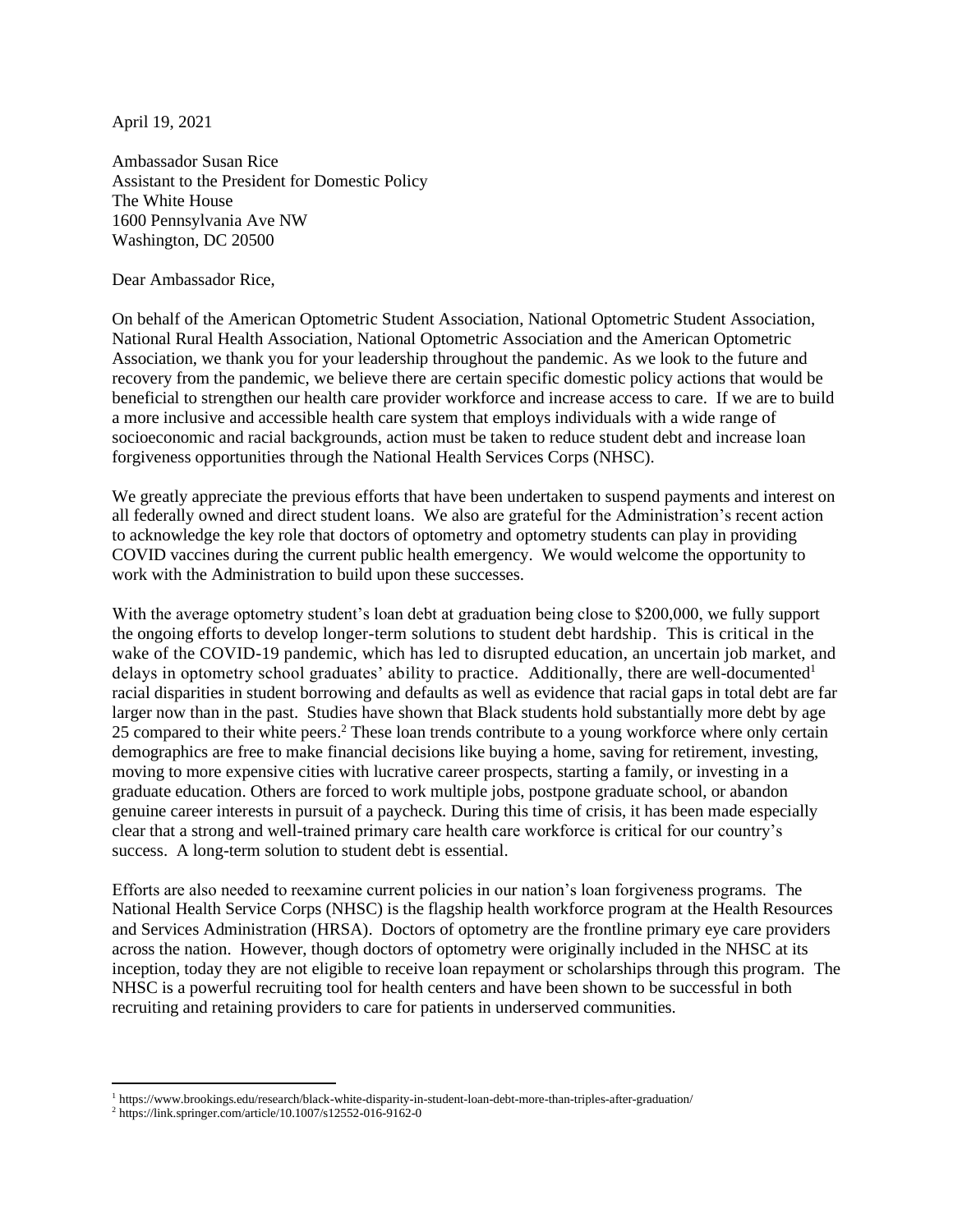Providing more than two-thirds of all primary eye and vision health care in the United States, doctors of optometry deliver up to 80 percent of all primary vision and eye health care provided through Medicaid. Recognized as Medicare physicians for more than 25 years, doctors of optometry provide medical eye care to over six million Medicare beneficiaries annually. These valued primary care providers are an important access point to the health care system for many patients. However, they are now being excluded from the definition of primary care for the NHSC program.

HRSA has proven willing in recent years to take a more expansive approach in some cases for program eligibility. For example, pharmacy is not included specifically in the definition of primary care but was added as an option for the state loan repayment program.<sup>3,4</sup> The phrase, "if needed by the Corps," provides adequate justification for including other disciplines. Recent research has very clearly quantified the downstream financial and health impacts that come as a result of barriers to primary eye care. When patient eye health is left unaddressed, hospital costs increase. An April 2019 study found, in a study of 12,330 Medicare beneficiaries and 11,858 commercial health insurance enrollees with or without vision loss, "severe vision loss was associated with longer mean length of stay, higher readmission rates, and higher costs during hospitalization and 90 days after discharge."<sup>5</sup> We are also concerned that lack of access to primary eye care provided by doctors of optometry in health centers exacerbates disparities that already exist. Research indicates, "Minority race and ethnicity and lower socioeconomic position pose barriers to accessing primary eye and vision care and could potentially compromise access to vision rehabilitation services as well."<sup>6</sup>

For over a decade the AOA and other organizations have been urging HRSA to reevaluate doctors of optometry eligibility for the NHSC. In 2009, the National Rural Health Association issued a policy brief that advocated for increased efforts to incentivize optometrists to practice in rural areas, and also highlighted that funding for the NHSC would be necessary to achieve this goal. Additionally, the American Public Health Association recommended that Congress improve access to primary eye and vision care in medically underserved communities by "reinstating doctors of optometry in the National Health Service Corps" and by including "optometry as a named primary health care discipline in CHCs [community health centers]." Vision and eye care are important components of primary care and we encourage the Administration to take swift action to include doctors of optometry in the NHSC in order to encourage primary eye care providers to practice in underserved communities and to increase access to needed care for patients.

We thank you for your consideration of these important policy issues. If you have any questions, please contact Kara Webb at [kcwebb@aoa.org.](mailto:kcwebb@aoa.org)

Sincerely,

Ryan Lunai

Ryan Funai President, American Optometric Student Association

Walter Jackson

Walter L. Jackson II National President, National Optometric Student Association

<sup>3</sup> 42 USC § 254d(a)(3)(D)

<sup>4</sup> https://nhsc.hrsa.gov/loan-repayment/state-loan-repayment-program/clinician-eligibility-requirements.html

<sup>&</sup>lt;sup>5</sup> Morse et al, 2019 Association of Vision Loss With Hospital Use and Costs Among Older Adults. JAMA Ophthalmology

<sup>6</sup> Zhang et al., 2012, 2013b